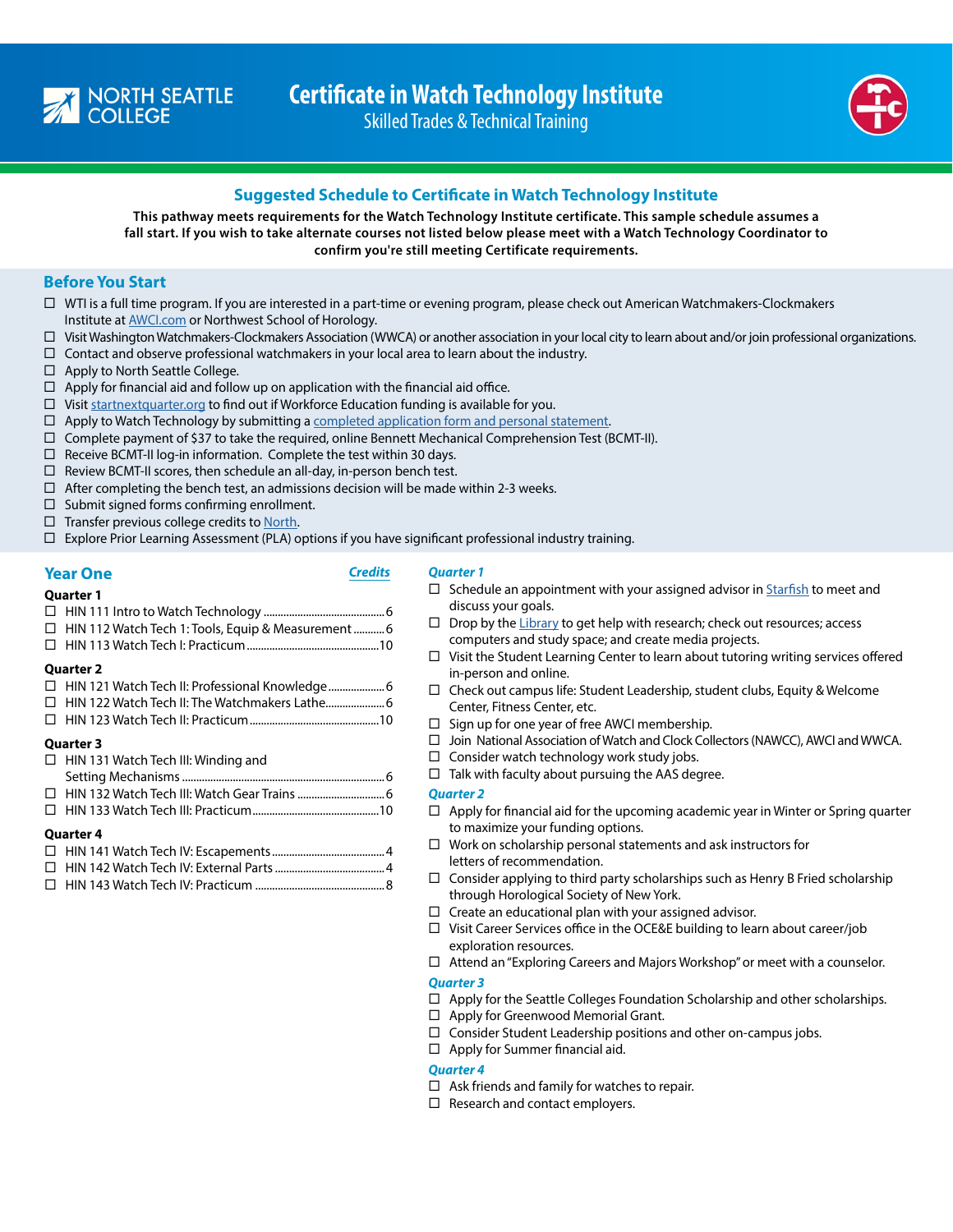# **Certificate in Watch Technology Institute**





# **Year Two**

| <b>Quarter 5</b>                                                                                                                                                                                                                |  |
|---------------------------------------------------------------------------------------------------------------------------------------------------------------------------------------------------------------------------------|--|
|                                                                                                                                                                                                                                 |  |
|                                                                                                                                                                                                                                 |  |
|                                                                                                                                                                                                                                 |  |
| <b>Quarter 6</b>                                                                                                                                                                                                                |  |
|                                                                                                                                                                                                                                 |  |
|                                                                                                                                                                                                                                 |  |
|                                                                                                                                                                                                                                 |  |
| <b>Quarter 7</b>                                                                                                                                                                                                                |  |
| $\Box$ HIN 231 Watch Tech VII: Advanced Precision Timing 6                                                                                                                                                                      |  |
| $\sim$ . The contract of the contract of the contract of the contract of the contract of the contract of the contract of the contract of the contract of the contract of the contract of the contract of the contract of the co |  |

#### **Quarter 8**

| □ HIN 241 Watch Tech VIII: After-Sales Service 4 |  |
|--------------------------------------------------|--|
|                                                  |  |
| $\Box$ HIN 243 Watch Toch VIII: Dracticum        |  |

#### *Quarter 5*

- $\Box$  Update your educational plan with your assigned advisor.
- $\Box$  Talk with faculty about pursuing the AAS degree.
- Visit Career Services office in the OCE&E building to learn about resume and interview resources.
- $\Box$  Create a LinkedIn profile and clean up your online presence.

# *Quarter 6*

- $\Box$  Finalize resume and employer contact list.
- $\Box$  Ensure all Academic Exception paperwork is submitted (such as course substitutions, transfer credit, and PLA) as needed.

# *Quarter 7*

- $\Box$  Invite friends and family to graduation.
- $\Box$  Apply for graduation for the AAS with your assigned advisor.
- $\Box$  Ensure all Academic Exception paperwork is submitted (such as course substitutions, transfer credit, and PLA) as needed.
- $\Box$  Send out resume to employers.
- $\Box$  Apply for Summer financial aid.
- $\Box$  Add your classmates on LinkedIn to grow your network and keep in touch.

#### *Quarter 8*

- $\Box$  Attend graduation ceremony.
- $\Box$  Add your classmates on LinkedIn to grow your network and keep in touch.
- $\Box$  Register for AAS classes if pursuing the degree.
- **Total Credits Required:164** □ Schedule interviews with employers.